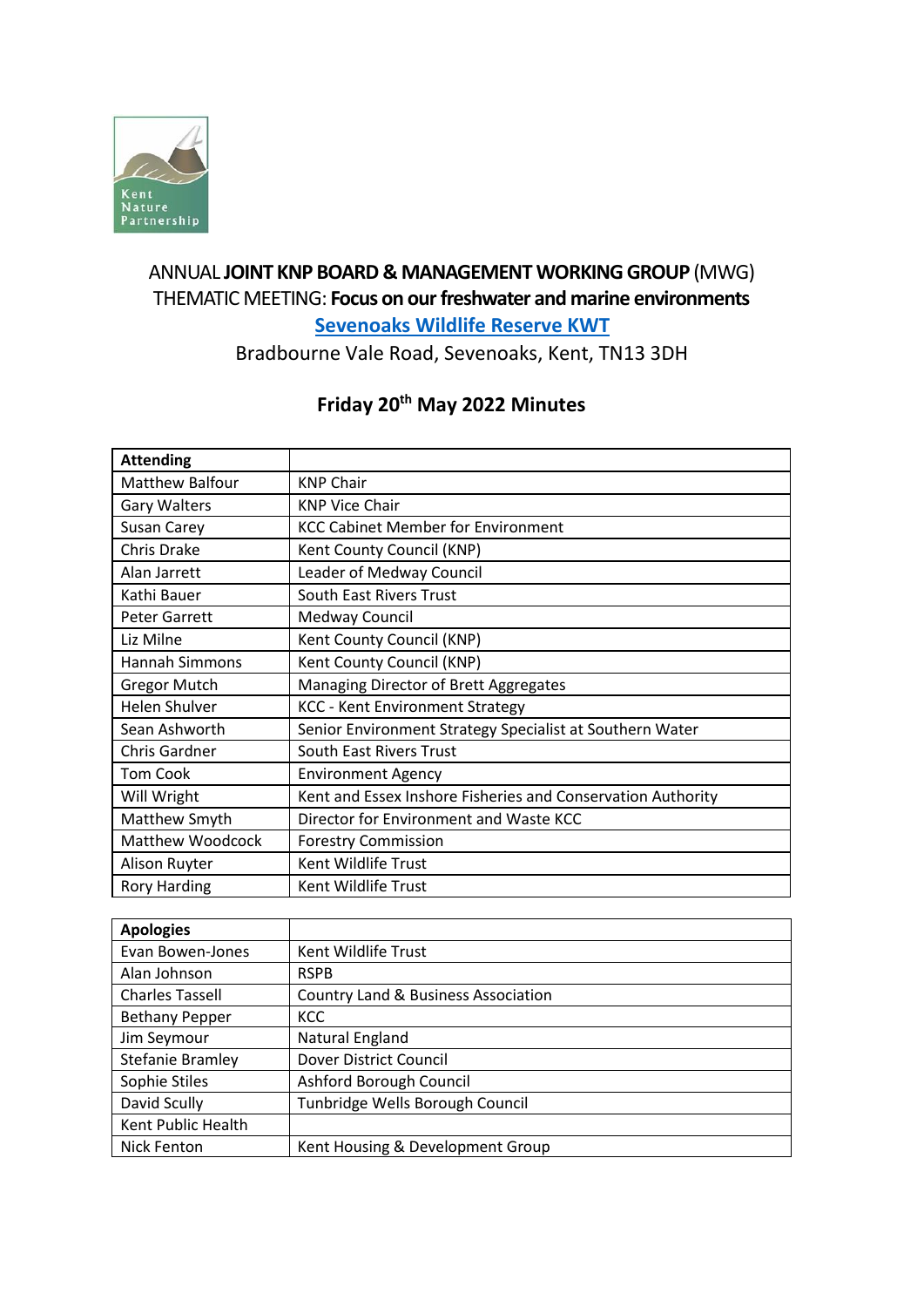

#### **Item 1**

Matthew Balfour introduced the meeting objectives and the outcome which was to determine what role the KNP should have in the delivery of action for the freshwater and marine environments. He welcomed the three guest presenters.

#### **Item 2**

**What the Kent Biodiversity Strategy and State of Nature in Kent report says about freshwater and marine environments – Chris Drake.** With the Biodiversity Strategy published 2 years ago and the State of Nature soon to be published, it is important to refer to these guiding documents in relation to the work on freshwater and marine habitats being discussed in the meeting.

The objectives for freshwater and intertidal ecosystems, habitats and species were put up on the screen:<https://kentnature.org.uk/strategy/freshwater-and-intertidal/>

The State of Nature report is wide ranging and there was some work done to marry findings with biodiversity objectives but across freshwater and marine headlines, the most striking headlines are as follows:

Freshwater

- Water industry discharges are the biggest contributor of phosphorus to Kent's rivers and lakes, followed by agriculture and private sewage treatment plants.
- In 2019, 79% of the rivers and lakes in Kent monitored for phosphorus did not meet the required standard for good ecological status as set out under the Water Framework Directive. (Compared to 67% of water bodies across the South East, and 56% throughout England).
- In 2019, 77% of Kent's groundwater bodies did not meet the required WFD standard for good chemical status and two groundwater bodies deteriorated, in part due to the presence of nitrates in the water. (Across England, nitrates are the most common cause of groundwater test failures).

Kent are lagging behind both figures for England and the South East. This is worrying, in terms of increased aquatic weed growth and algal blooms, reduced light penetration and in turn decomposition and reduced oxygen levels, resulting in fish and invertebrate deaths and an overall reduction in the biodiversity.

The objectives for Marine ecosystems, habitats and species were put up on the screen: <https://kentnature.org.uk/strategy/marine-ecosystems/>

The Marine headlines in the State of Nature report mainly related to the establishment of Marine Conservation Zones' over the last ten years, and public engagement such as the Guardians of the Deep project, but invasive species and nutrient enrichment are also featured.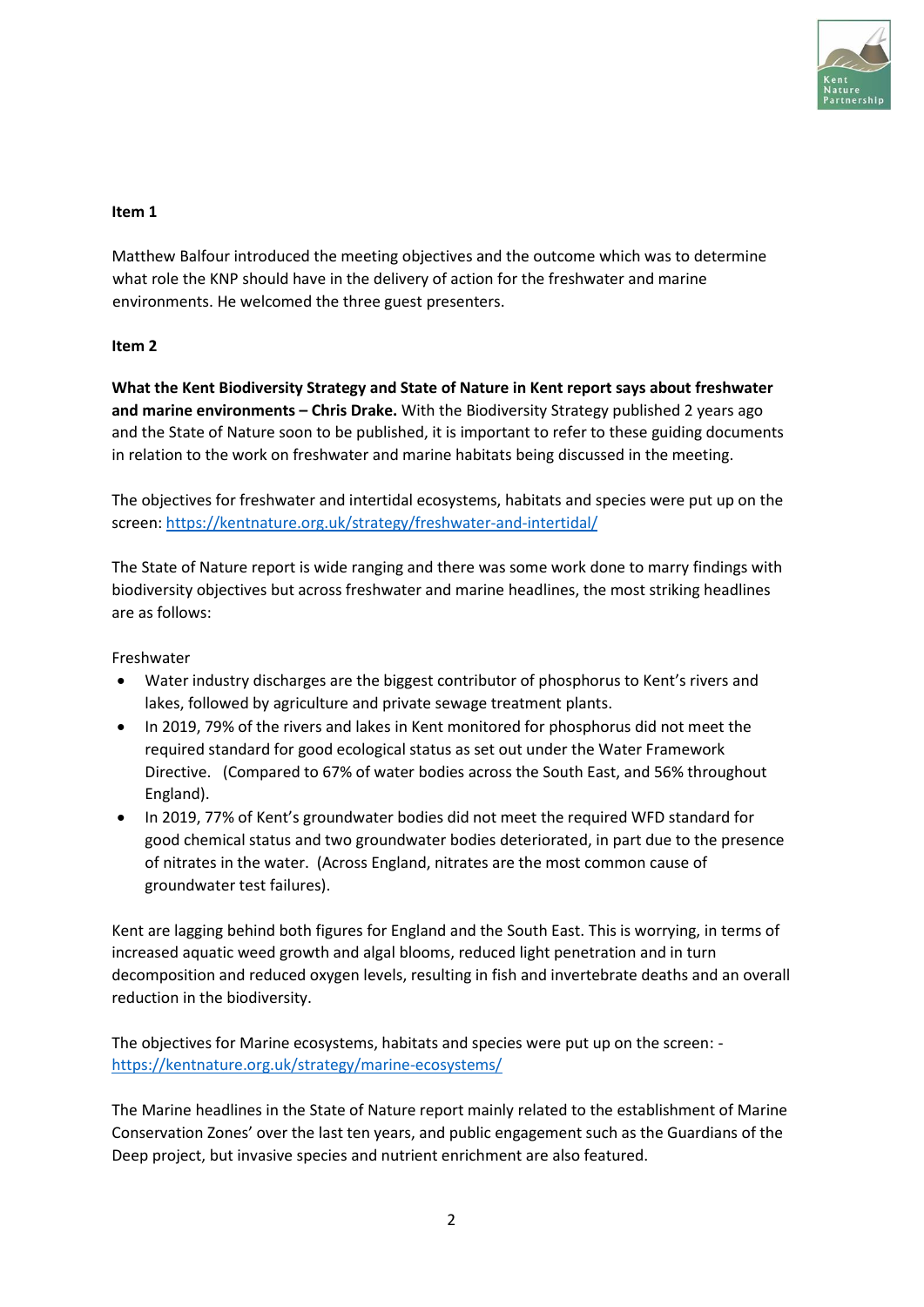

So, the Biodiversity Strategy objectives were consulted on and peer reviewed, they will be taken forward, but KNP are waiting on secondary legislation for the Environment Act, to take a decision on whether these objectives may sit better within the Local Nature Recovery Strategy.

#### **Item 3**

**Chalk streams in Kent and Catchment Management - Dr Chris Gardner**, Catchment Manager, South East Rivers Trust. Power Point will be circulated with these minutes, but key points follow.

The Catchment Based Approach (CaBA) brings key stakeholders together, to agree and deliver the strategic priorities for the catchment, bringing more locally focused decision making, involving local people to decide on the priorities of work to be undertaken. This all comes together to improve the environmental status of the aquatic environment through delivering positive and sustained outcomes and promoting better understanding of this environment at a local level.

To deliver this, the government supplies a small grant, and the catchment partnerships prioritise projects in the catchment. There is a large return on investments, with 40:1 return on the Medway. However, out of all the rivers under the catchment partnerships, none have high condition, some are good, but most are in a moderate or poor state. The main objective is to stop and reverse the decline of rivers' condition.

As one of the priority habitats in the Kent Biodiversity Strategy, Chris focused on chalk streams:

Chalk streams are a globally rare habitat, there are only 250 in the world. The unique features of chalk streams include: -

- Stable flow regime. Flow of streams across the seasons are much more stable compared to other river types. There is a legacy of water mills on chalk streams/rivers due to constant flow of water year-round.
- Stable temperature regime which allows a longer breeding/growing season.
- Low energy (small flood peaks).
- Low sediment inputs (due to groundwater rather than surface run-off).
- Water quality in chalk streams is high through chalk filtration.

These unique features mean that the animals and plants found in chalk streams have adapted to this specific aquatic environment. An example of this is chalk stream salmon becoming genetically distinct from those living in other river types.

For a long time, tributaries into the Darent were not documented or protected. A new list of CaBA chalk streams published last month does include some of these, however, many of the smaller chalk streams are still missing from across Kent. South East Rivers Trust are using the mapping to determine if our chalk streams (and all freshwater environments) are adequality protected.

Threats to chalk streams include: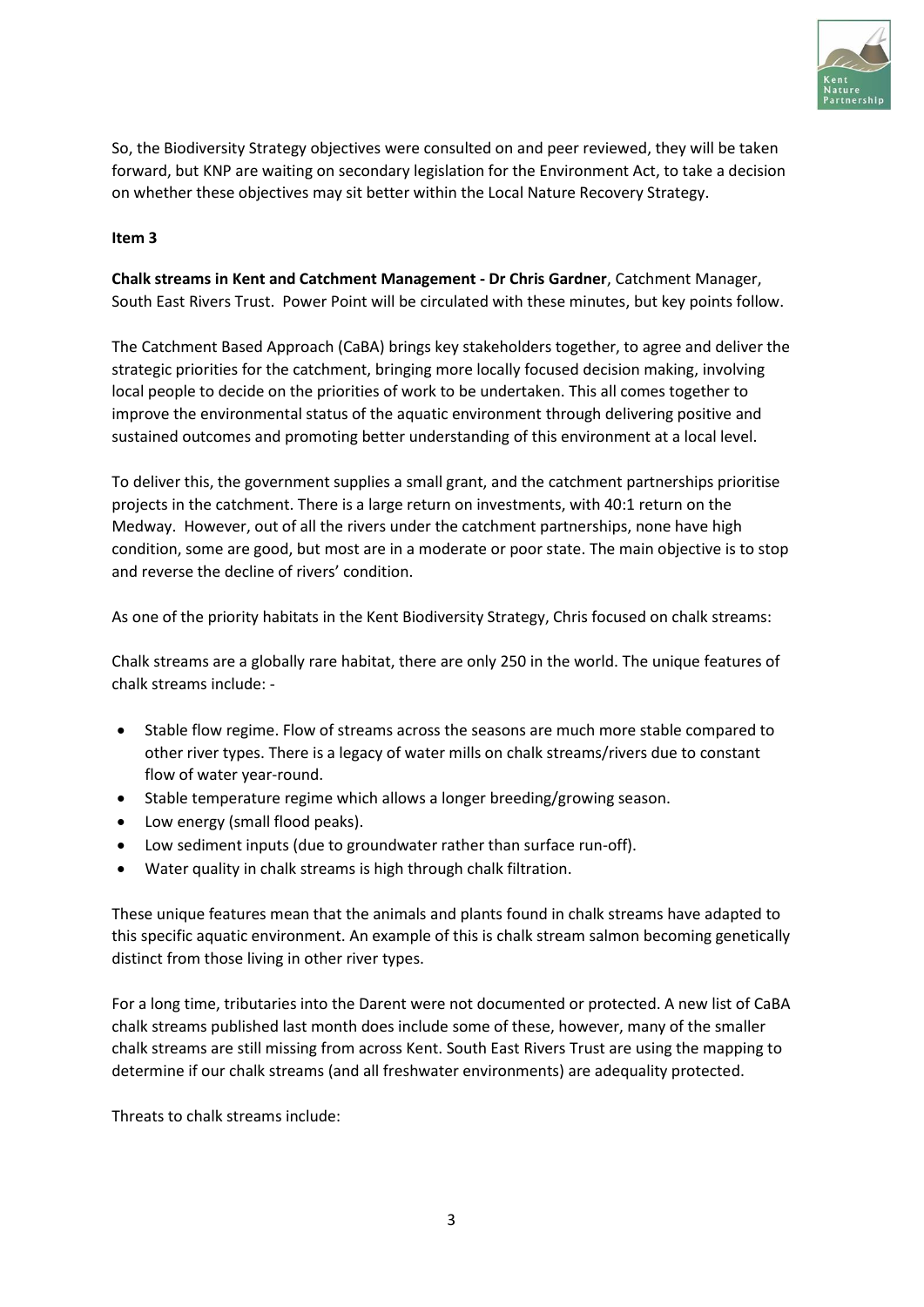

- Water Quantity and Abstraction see abstraction reform and reductions (e.g., Water Resources South East) and Water Neutrality measures. The River Cray and Darent some of the most impacted by abstractions across the UK putting these rivers at risk in dry years.
- Water Quality
	- o Nutrients: Sewage Treatment Work Discharges and Diffuse Pollution Nature based Solutions being used - treatment wetlands, Nutrient Neutrality; The Darent is in rare in not having any discharge stations along the river.
	- $\circ$  Sediment: Diffuse Pollution land management / improved farming practices / change of use / Nature based Solutions / addressing urban inputs are among the solutions.
- Habitat Quality and Connectivity e.g., Watermill legacy infrastructure results in barriers and impoundments which may impact fish migration. The impoundment affects the availability of gravel which is important for invertebrates and brown trout eggs – this can be combatted through River Restoration.
- Natural Processes arrested by river regulation this can be combatted through River Restoration.

There are many Improvement Groups established and nature-based solutions projects taking place. There are some examples of this work on river restoration.

- Carshalton Along with weir removal, channel narrowing and gravel introduction, it was the silt traps that made all the difference in re-establishing the Brown Trout population.
- Darent Re-establishing the western channel near Acacia Hall. This required a flood model but has ultimately worked towards reducing flood risks in Dartford. Also, in the Upper Darent there has been some weir removal.

## **Item 4**

**The Environment Act and the freshwater environment, plus Biodiversity Net Gain including the rivers metric – Tom Cook,** Biodiversity Technical Specialist, Kent, South London & East Sussex Area, Environment Agency. Power Point will be circulated with these minutes, but key points follow.

Tom described the importance of the 10-metre riparian zone which runs from the top of riverbanks. These areas naturally flood, directly influencing the hydrological, geomorphological, and biological functions and processes within the river channel. The Environment Agency has an ambition to achieve at least 20% net gain for developments in its capital programme, which will help biodiversity flourish in both the riparian zone and river channels. Tom described their Rivers Metric tool which will be used to make these net gain calculations.

## Overview of Rivers Metric tool

The River Metric tool is one of three strands of the Defra Metric, the others being terrestrial and linear (hedgerow) metrics. Rivers and streams are a standalone metric type, the score cannot be combined with the terrestrial and linear hedgerow habitats. Using the tool, the aim is to improve the quality of rivers and streams. The rivers metric includes the following habitat types:

- 'Main River' and 'Ordinary Watercourses'
- Canals, canalised rivers and ephemeral watercourses (e.g., winterbournes & headwaters)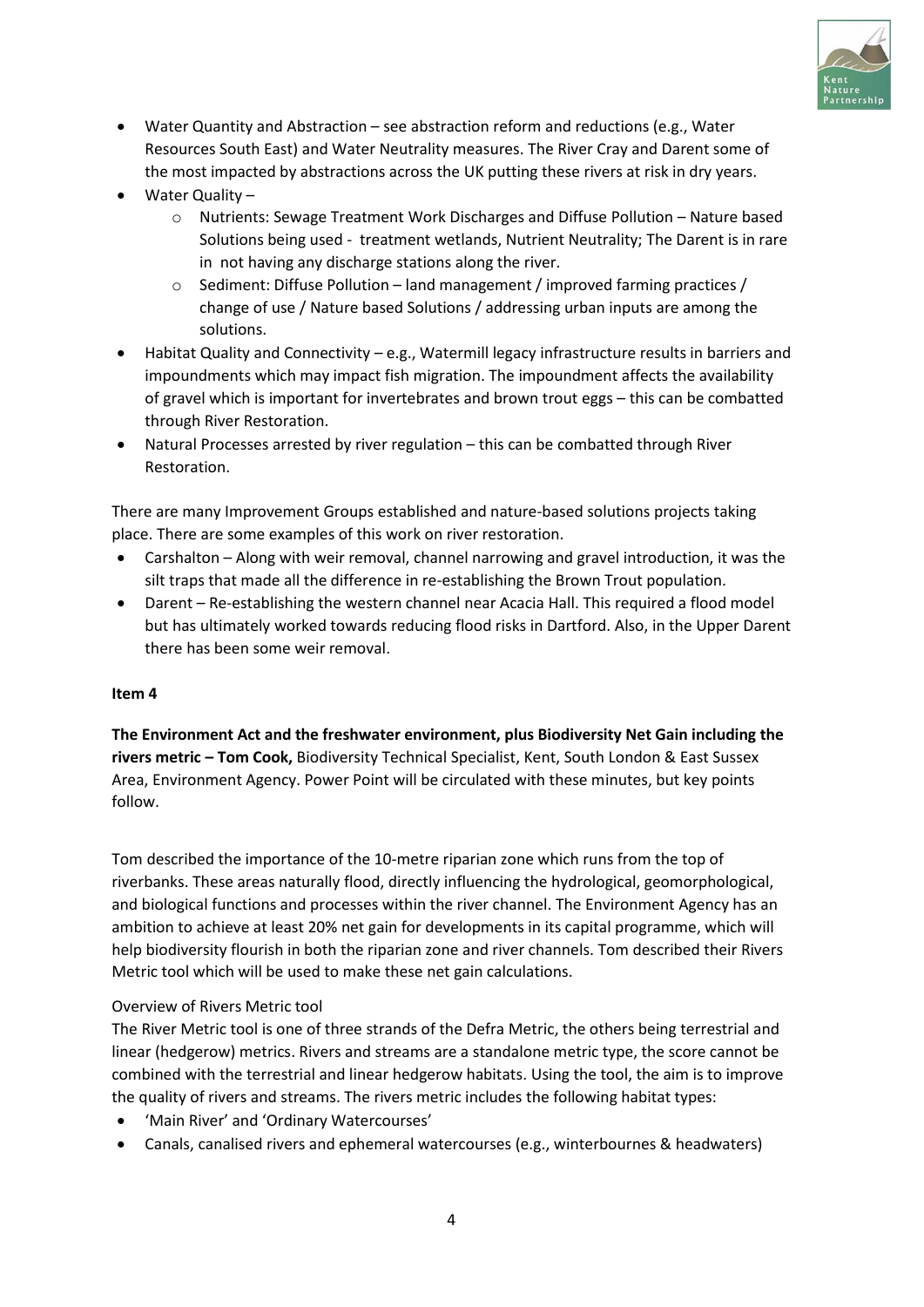

• Ditches - "artificially created linear water-conveyancing features <5m wide" (not assessed using MoRPh survey)

For now, estuarine and coast habitats are included in terrestrial habitats.

Elements for calculating the metric: The goal is to establish a baseline to then improve it through net gain. Distinctiveness and condition have the highest weighting. There is a website to help you to determine the river type. The surveys are based on what you can see, not what you know or technical details, so everyone can do the survey. The Metric output gives you a number that equates to a classification.

Take home messages about the Rivers Metric:

- Watercourses will need full assessment for both ecology and the BNG Rivers metric, to provide both ecology advice and BNG baseline
- Developments within 10m of the 'top of bank' will be encouraged to:
	- o Place development at least 10m from the bank top
	- o Create more diverse riverside habitats and natural banks
	- o Restore more in-channel features
	- $\circ$  Aim for a general reduction in man-made environments in the watercourse corridor
- The removal of structures affecting watercourse encroachment (if they are now redundant) offer easy BNG wins.

EA contribution to BNG

- Capital schemes to protect property from flooding includes a presumption to consider Natural Flood Management
- The EA has an ambition to achieve at least 20% net gain through its capital programme
- Also looking at achieving BNG through their revenue programme
- Environment Programme and Flood Risk Programme integrated- The EA is starting a 6-year programme now.
- Carbon Net Zero EA ambition by 2030. Carbon net zero includes offsetting no funding allocated yet.
- WFD targets and Catchment Partnership projects
- A refreshed focus on chalk streams

Some of the capital schemes include:

- Large repairs or replacement of embankments
- Rebuilding of walls and larger urban defences.
- Replacing or rebuilding pumping stations and outfall
- Weirs and other flow control structures
- Natural Flood Management
- Managed Realignment such as Managed realignment for Swale estuary.
- Freshwater habitat creation as compensatory habitat

Capital Schemes Contribution to Kent Nature Targets

- Will require a minimum of 20% net gain along rivers which will push for significant improvements.
- Will require modest terrestrial net gains, but significantly more habitat if we aim to achieve carbon net zero.
- Opportunity to integrate ours and partner objectives to help deliver projects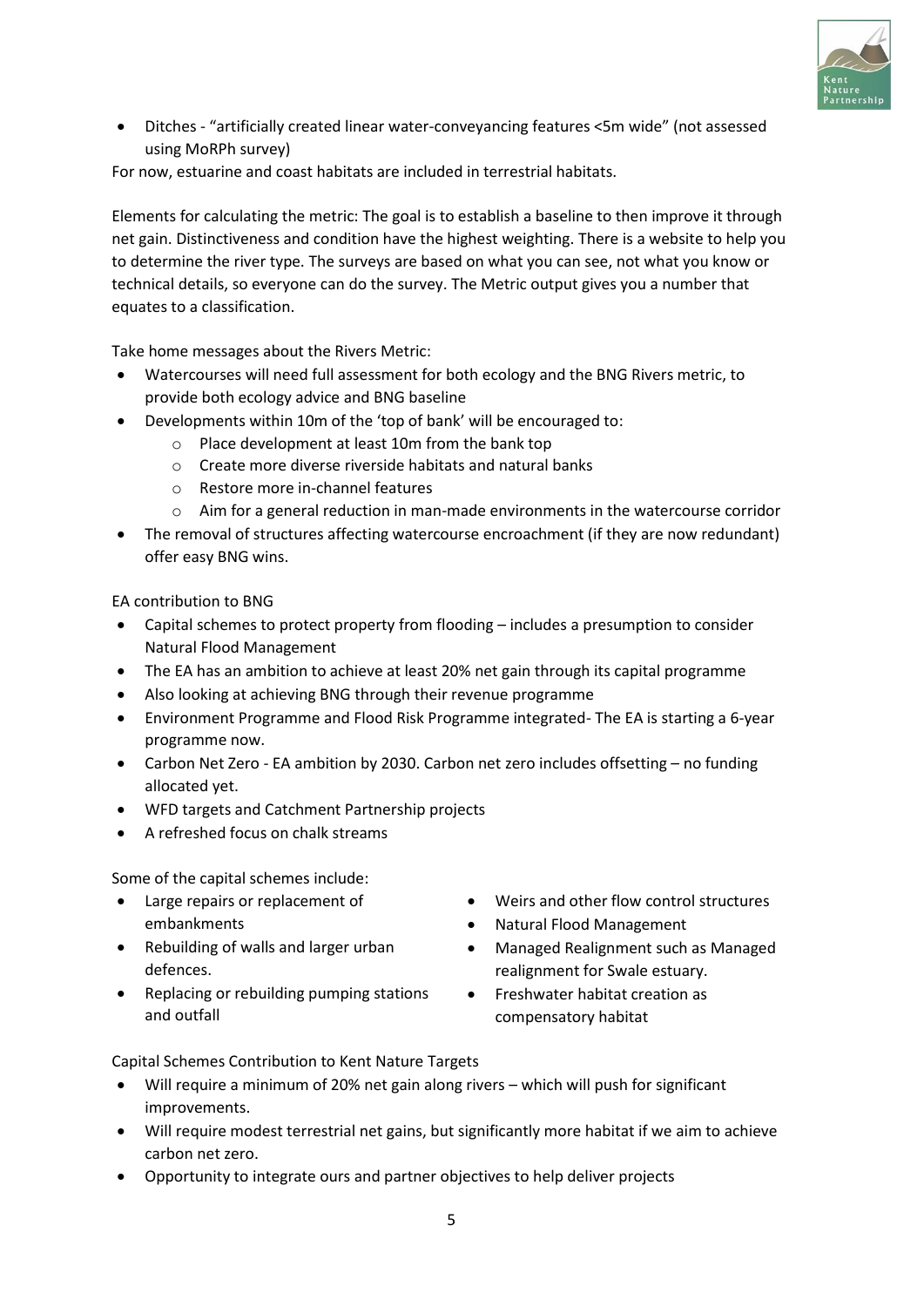

#### **Item 5**

#### **Questions for presenters and facilitated discussion– Liz Milne**

Susan Carey: The Riparian zone is defined as a 10m zone from top of the riverbank. Why was 10m decided as the measurement? 10m is the minimum for having less impact. As soon as you get any closer you have more impact. The Metric considers the 10m flood pairing.

Alan Jarrett: How can the net gain achieved be stopped from degrading overtime? Very much down to site owner to manage land at the moment. When net gain comes in, those providing the gain must report periodically, then Local Authorities have a burden fund to be able to review these. Habitats such as estuaries would ideally manage themselves.

How are we working with the farming community to reduce flooding? Farming practice is improving all the time, they are doing lots of positive things to address flooding issues. Farmers are also being made aware of legislation surrounding aquatic environments and their roles in protecting these habitats. Also, Southern Water are working with farmers to reduce pollutants into drinking water.

If we are currently neglecting good water bodies in favour of improving those with moderate or poor quality, what will happen in the future to these currently good water bodies? It is an important balancing act of maintaining those in good condition alongside improving those with moderate and poor condition, and not allowing those in good to slip back.

For the spring lines not identified in talk; will they be addressed in the future? Remapping is part of the consultation objectives to try to capture all of them. Knowing the locations of all these spring lines will be important for Local Nature Recovery Strategy (LNRS).

Peter Garrett: Is nitrate load impacting the chalk streams? Phosphate tends to be the most limiting for chalk streams, but nitrate is more of a problem for water companies. Nitrates do become more of an issue when they reach the marine environment.

#### **Item 6**

**Overview of Kent and Essex Inshore Fisheries and Conservation Authority (IFCA)** – **Dr Will Wright** – Chief IFC Officer Kent and Essex IFCA

- Overview of IFCA, including role in marine nature recovery.
- How the IFCA works with Natural England and others.
- Marine Protected Area work including Fisheries assessments.
- Bylaws including for Medway Marine Conservation Zone (MCZ).
- New surveys to ascertain the location of sensitive features of MCZ's.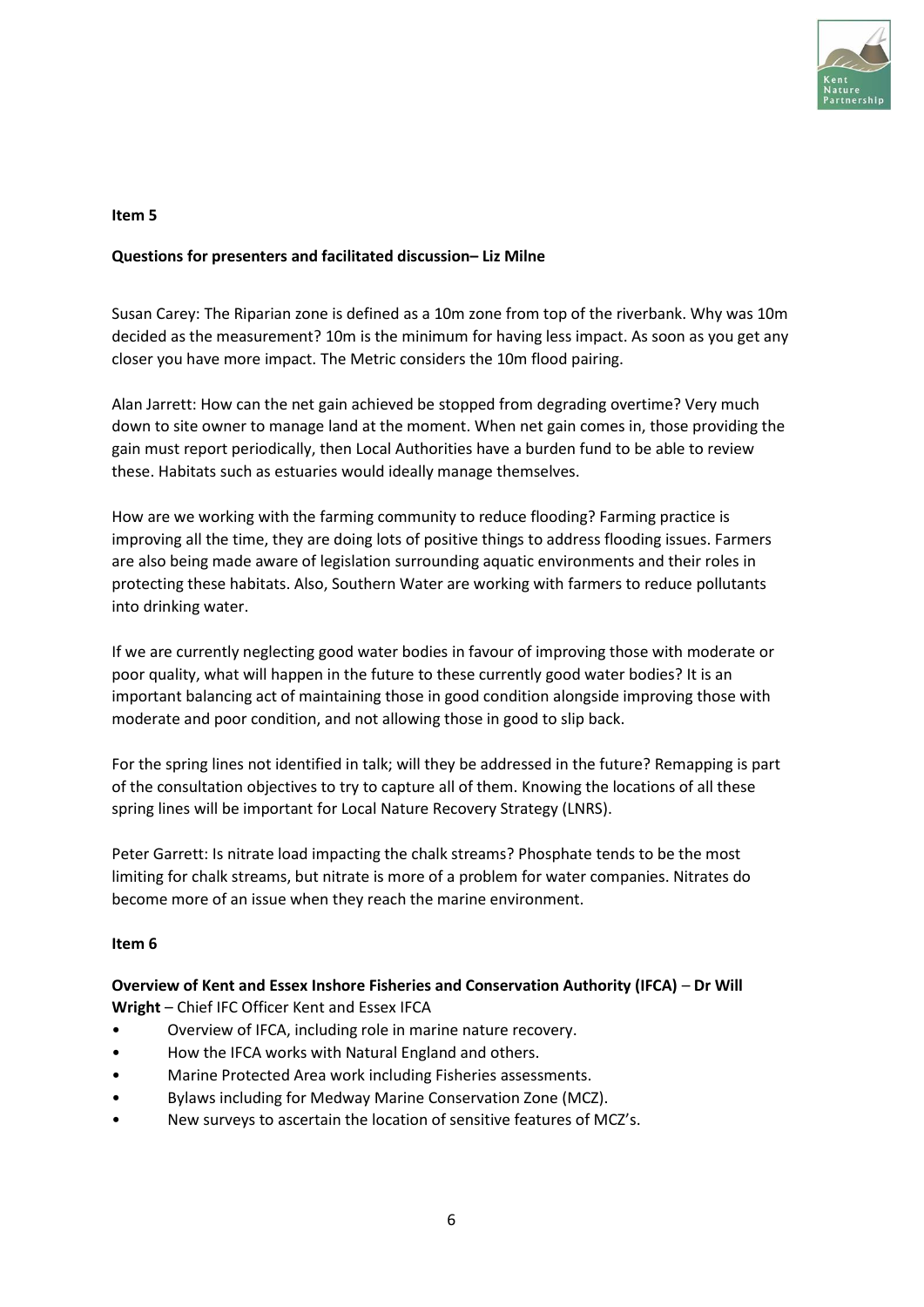

The K&E IFCA cover an area of 3,412 km2. It is funded by both Essex and Kent County Council's. They work with councillors, the Marine Management Organisation, the Environment Agency and Natural England.

The work is a balancing act of protecting environment and pleasing the fishermen and developers. Developers want to know what is protected and why it is protected. Sandbanks move so need to protect an area not just the sand bank. A "no bottom tow gear" bylaw was created to support stages and lifestyles of biodiversity. Thanet has the longest continuous chalk reefs and unless it could be proven where the chalk is, fishing works would have to stop in a whole zone. Through communities buying into the protection schemes, you can then effectively protect the chalk reef.

There has been a 70% loss of saltmarsh since 1850. Saltmarsh habitat is part of the fisheries cycle but not protected unlike in America. In 2016 a No Take zone was created between the Hoo Marina and Elphinstone Point. Nursery areas are important for a range of fish as well as providing additional benefits of protection from rising sea levels and other ecosystem services. This Medway Nursery Area is the UK's largest no-take zone, and the 2016 bylaw is enabling a recovery of bass stocks and ensuring the protection of a range of species with the Medway Marine Conservation Zone.

IFCA have been supporting the EA's small fish surveys and worked with the community to help them understand the importance of the river and fish. In the future, similar surveys will help to inform Fisheries Management Plans.

Goodwin Sands 2021 example: Designated for a variety of species and has its own conservation objectives. Sabellaria reef – worms stick together sand to make structures which supports small fish and crabs. Difficult protecting something that moves all the time. Used side scan surveys to use echo response to map seabed. Used ARIS to create a far better resolution of the structures. Gives you an idea of where the species are and build up a habitat map.

Thames Estuary Cockle Fishery example: This is one of the largest cockle fisheries in the UK and is worth £3-6 million. Through surveying efforts, a set annual total allowable catch (TAC) was calculated, which is divided between 14 licences. Boats were monitored over the years to understand where they were fishing. Balancing no take zones with right amount of fishing.

Will said that much of the work described is helping deliver the KNP biodiversity objectives on marine and intertidal habitats.

#### **Item 7**

#### **Brief update on Local Nature Recovery Strategies and marine** - **Chris Drake**

The main purpose of LNRS is for terrestrial environments, so the Defra position is that marine can be included but it won't be statutory. This means public bodies do not need to "have regard" to the marine aspects. The LNRS will align with LPA local plans and have the same statutory cut off point – this can be mean low water, but sometimes below this.

The NE view is that stakeholders' views are key to LNRS, and it would be remiss of coastal LNRS not to pick up some marine & coastal aspects. LNRS development will be iterative, and Defra will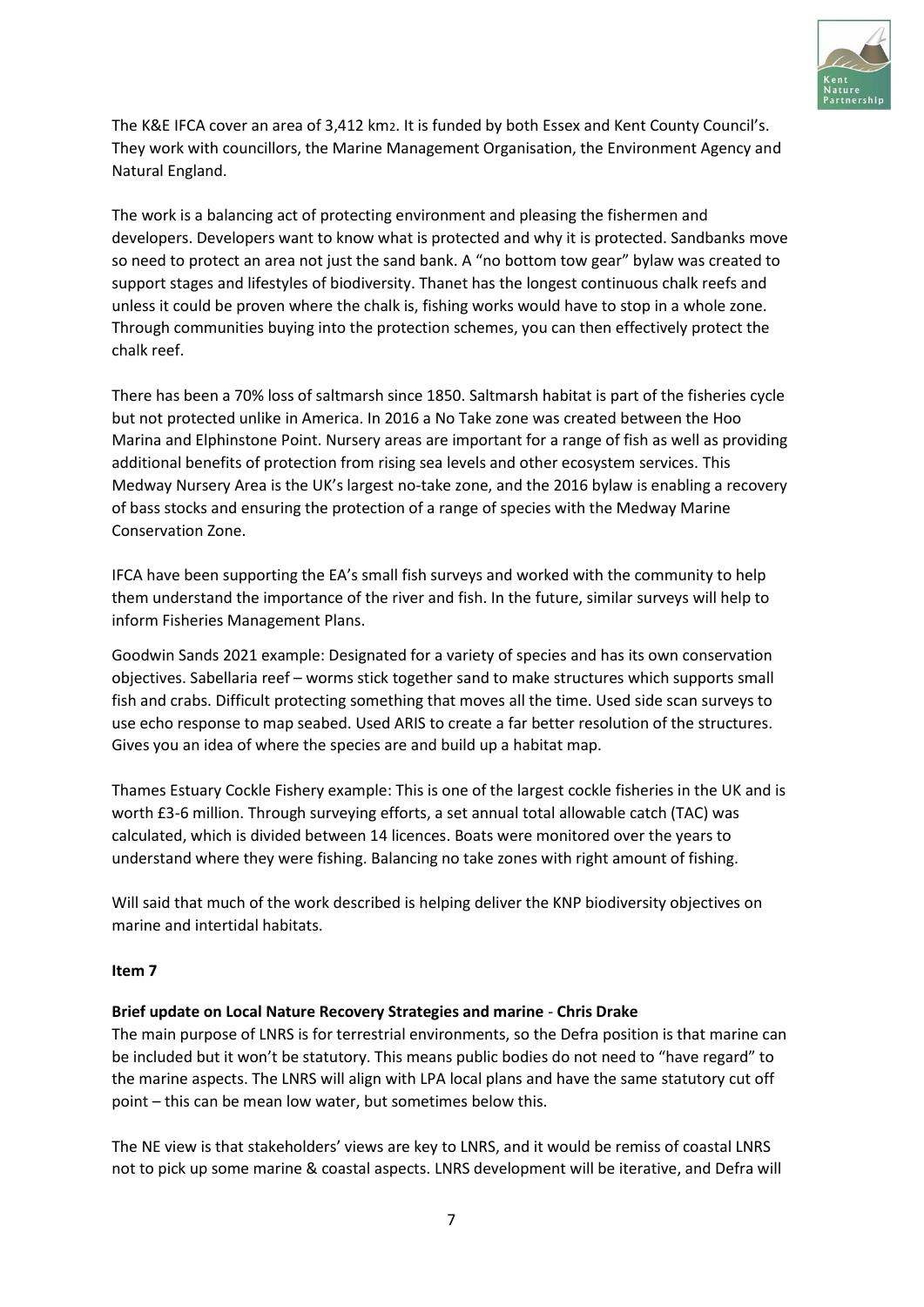

shape their view on marine aspects as they go on. However, this is very different to taking in the whole inshore/offshore area.

LNRS will not be the whole solution for our biodiversity objectives. Clearly the coastal and marine environment will still need careful consideration for a Kent and Medway LNRS with our extensive coastline and estuaries, but it maybe that any role we develop for wider marine matters will need to be delivered by different means.

Other policy areas such as UK Marine Strategy Regulations and Marine & Coastal Access Act have a role to play, but we haven't a vehicle within this akin to LNRS. Then the Environment Act 2021 does have some marine targets in both Nature Recovery Green Paper and the upcoming Environmental Targets consultation. At present there is no time bound target for MPAs and their condition, which is crucial to restoring wider marine biodiversity.

It is worth bearing in mind that most of our Kent Biodiversity Strategy marine objectives are about Marine Protected Areas' (MPA's), so there may be some strategic links to LNRS to discuss, but the most obvious of our marine objectives that might get covered by LNRS are "*There is better understanding of the subtidal and tidal environment and ephemeral marine features, with the development of spatial management plans and strategic action for those areas at most pressure*." & "*The natural capital value of the marine environment as a carbon sink is better understood and being managed to realise this contribution*."

Jim Seymour from Natural England will ensure input on marine at the next KNP Board meeting, but they are currently having resourcing issues.

#### **Item 8**

#### **Questions and Facilitated discussion – Liz Milne**

Liz posed the following questions: -

- Consideration of any gaps, risks and opportunities for marine work that could be picked up by Local Nature Recovery Strategy.
- How can the Local Nature Recovery Strategy provide a stronger focus for the delivery of our Kent Biodiversity Strategy freshwater objectives? Do the current Biodiversity Strategy objectives go far enough in the light of pressures on the freshwater environment?

She referred to opportunities presented by the Local Nature Recovery Strategy: <https://kentnature.org.uk/nature-recovery/local-nature-recovery-strategy/>

Group recommendations:

Rory said that freshwater and marine habitats go hand in hand with each other and work across aquatic environments should be collaborative.